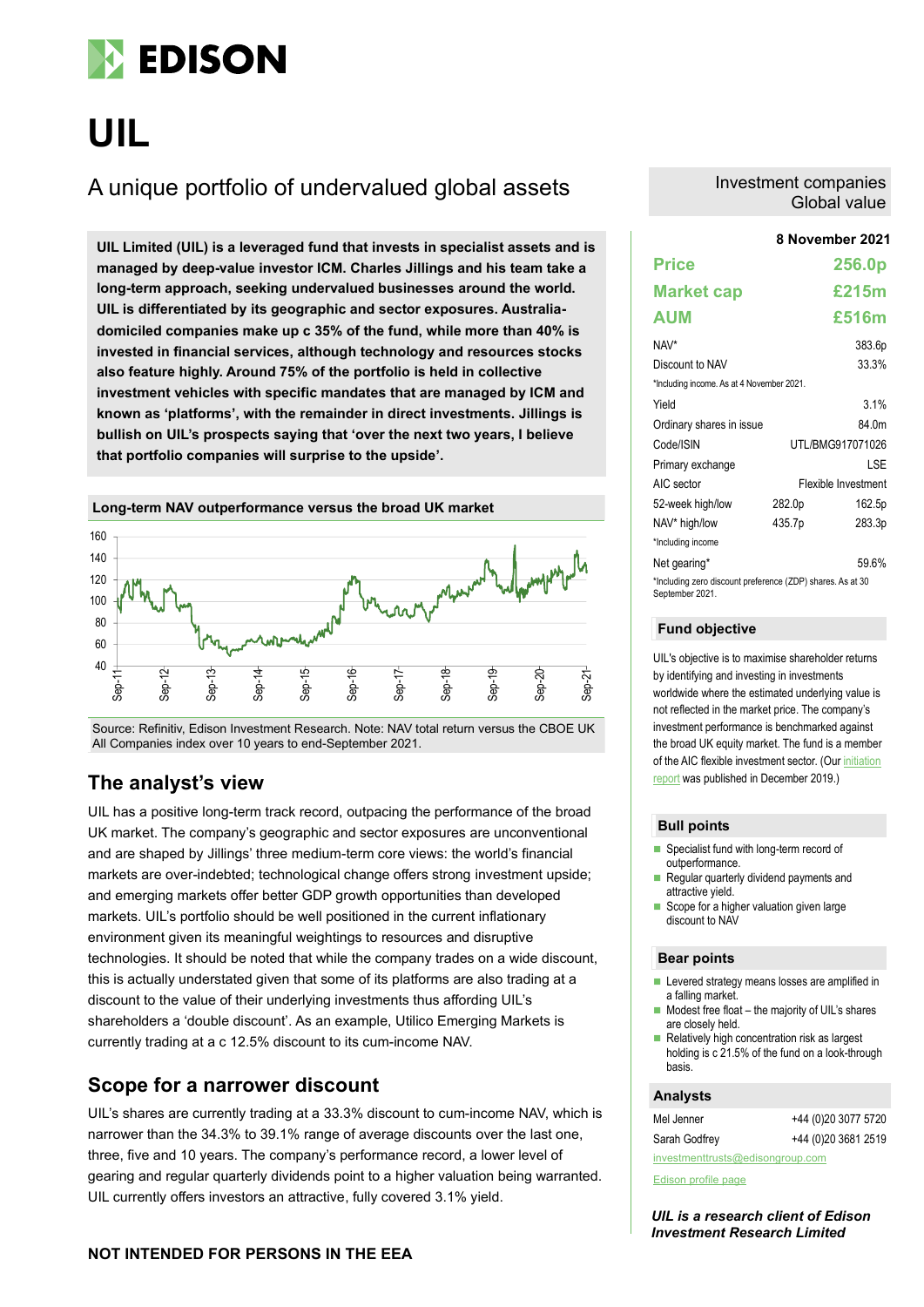

# **Recent developments**

On 29 June 2021, the board announced that UIL's largest holding Somers (c 40% of the portfolio) is now valued at its net asset value (NAV), which led to an uplift of c 10% in UIL's NAV. Somers had moved from being valued at its share price to a 15% discount to NAV valuation on 31 December 2020, due to very low trading volumes in the company's shares. At the time, the board stated that it intended to reduce the valuation discount over time. Trading volumes in Somers' shares remain low, so the board considers that an NAV-based valuation of UIL's holding in the company is still appropriate. Somers' shares are trading at a c 40% discount to NAV.

# **Market outlook: Stocks pricing in economic recovery**

Over the last decade, global stocks have outpaced the performance of the UK and emerging markets (Exhibit 1, left-hand side). Share prices have rallied considerably since the Q120 market sell-off as investors have increased confidence about an improvement in economic growth now that COVID-19 vaccines are being rolled out more widely. So far this year, in aggregate, corporate earnings have exceeded consensus expectations. However, valuations look somewhat rich, particularly in developed markets. The Datastream developed markets index, which is dominated by the United States, is trading on a forward P/E multiple of 19.1x, which is towards the high end of its 10.5x to 20.8x range over the last 10 years and a 24% premium to its average over this period. Hence, investors should remain vigilant and may benefit from focusing on reasonably priced companies that have sustainable above-average growth prospects.





| Datastream indices forward P/E multiples (at 5 November 2021) |  |  |  |
|---------------------------------------------------------------|--|--|--|

| (x)                     | Last | High | Low  | 10-year<br>average | Last as % of<br>average |
|-------------------------|------|------|------|--------------------|-------------------------|
| UK                      | 12.8 | 15.8 | 8.9  | 13.2               | 97                      |
| Developed markets       | 19.1 | 20.8 | 10.5 | 15.3               | 124                     |
| <b>Emerging markets</b> | 13.0 | 17.5 | 9.1  | 12.0               | 108                     |
| World                   | 17.9 | 19.8 | 10.2 | 147                | 121                     |
|                         |      |      |      |                    |                         |

Source: Refinitiv, Edison Investment Research

# **The fund manager: Charles Jillings**

### **The manager's view: Optimistic on the growth outlook**

Jillings says that 'the world is generally ahead of COVID-19 outbreaks'; the passage of time means the impact of the pandemic is diminishing, which is being helped by the vaccination rollout and there are an increased number of drugs available to improve patient outcomes. While we are 'on the other side of COVID', the manager acknowledges that another significant disease mutation or wave would be a setback. He is cognisant that the disease is a highly transmissible, high-impact virus but is currently not mutating away from available vaccines; hence Jillings is optimistic about the global growth outlook.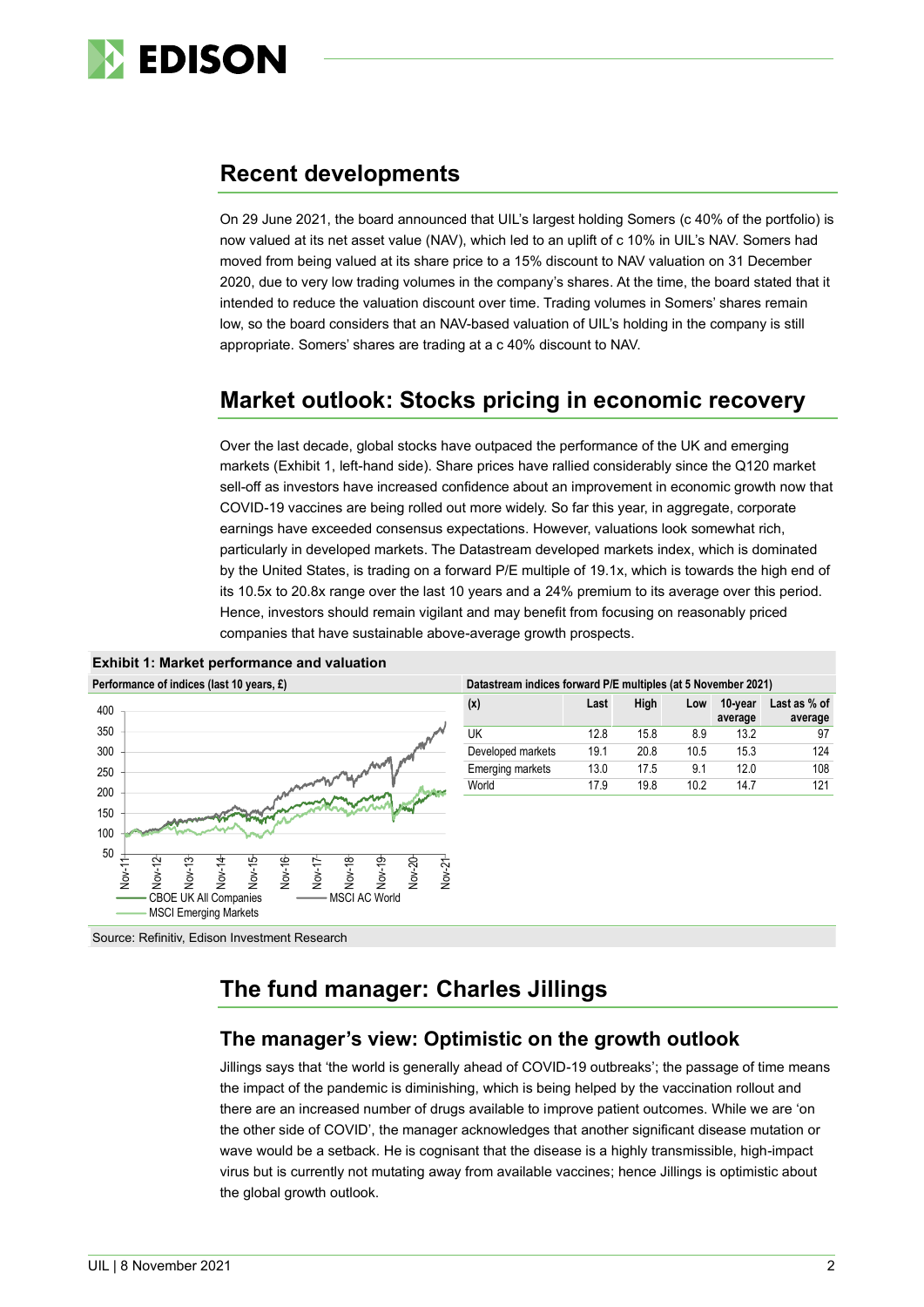

The manager comments that going into the pandemic in Q120 there was a demand/supply shock, where the reduced demand was sharper than the supply shortages we are currently experiencing coming out the other side. Delayed spending patterns have led to excess demand and product shortages as suppliers are unable to keep up with the higher levels of demand. These issues have been exacerbated by some COVID-19 restrictions remaining in place leading to disruptions within the logistics sector, which are adding to supply chain shortages.

Jillings suggests that it is not a surprise that the energy market is experiencing high levels of demand from both businesses and consumers. Within the UK for example, there is a perfect storm; there has been a shift to greener energy, but the current tight market has proved that 'we still need fossil fuels to combat the intermittency of renewable energy'. Shortages have been exacerbated by high levels of demand as the economy reopened post lockdowns. The manager comments that 'the whole energy system is on a knife edge, so it is unsurprising to see energy costs spiking'. He adds that countries are having to reappraise their energy security and approaches to renewable energy, as well as trying to balance their domestic requirements with available international supplies. Jillings says that despite the heightened political tensions between China and the United States, China still requires more US liquified natural gas exports to satisfy its domestic energy demand.

The manager notes what is happening in China; the last monthly economic data saw exports continuing to push to the upside, with imports shifting to the downside. China is essentially the manufacturer for the global economy, and the internal slowdown in GDP growth is a reflection of the government's efforts to slow down activity in the domestic housing market. Including trickle-down effects, the property sector represents c 30% of the Chinese economy. However, Jillings believes that 'the strength in the global economy will outweigh a short-term economic slowdown in China'.

Discussing his optimism about the outlook for global economic growth, the manager says that 'demand is high and there is further to go as regional lockdowns are lifted'. He is certain that latent demand has not been met and business inventories are low, such as in the auto and semiconductor sectors, as companies have tried to satisfy higher order volumes. Within the auto industry, manufacturers are selling as many vehicles as they can but are being hampered by input shortages. When 'normality' returns, Jillings is confident that there will continue to be 'a heightened level of economic activity'.

# **Current portfolio positioning**

|                             | <b>Sector</b> |                                               | Portfolio weight % |               |  |
|-----------------------------|---------------|-----------------------------------------------|--------------------|---------------|--|
| Company                     | Country*      |                                               | 30 Sep 2021        | 30 Sep 2020** |  |
| Somers                      | Bermuda       | Financial services investment holding company | 40.8               | 26.1          |  |
| Zeta Resources              | Australia     | Resources investment company                  | 16.5               | 16.6          |  |
| Utilico Emerging Mkts Trust | UK            | Emerging markets investment trust             | 14.8               | 13.1          |  |
| <b>ICM Mobility</b>         | UK            | Digitisation of public and private transport  | 8.1                | N/A           |  |
| <b>Allectus Capital</b>     | Bermuda       | Fintech investment company                    | 4.7                | 5.7           |  |
| Resolute Mining             | Australia     | Gold mining                                   | 4.0                | 10.0          |  |
| Starpharma Holdings         | Australia     | Dendrimer products                            | 1.7                | N/A           |  |
| <b>Orbital Corporation</b>  | Australia     | Clean engine technologies/alt fuel systems    | 1.6                | 3.2           |  |
| Nautilus Data Technologies  | US            | Data centre technology                        | 1.4                | N/A           |  |
| Sindoh Company              | South Korea   | Multifunction & 3D printers                   | 1.2                | N/A           |  |
| Top 10 (% of portfolio)     |               |                                               | 94.8               | 93.5          |  |

### **Exhibit 2: Top 10 holdings (as at 30 September 2021)**

Source: UIL, Edison Investment Research. Note \*Country of listing or domicile. \*\*N/A where not in end-September 2020 top 10.

Looking at Exhibit 2, at end-September 2021, UIL's top 10 holdings made up 94.8% of the fund, which was not dissimilar to 93.5% a year earlier; six positions were common to both periods. However, readers should remember that four of the top 10 positions (Somers, Zeta Resources, Utilico Emerging Markets and Allectus Capital) are platforms that hold a portfolio of underlying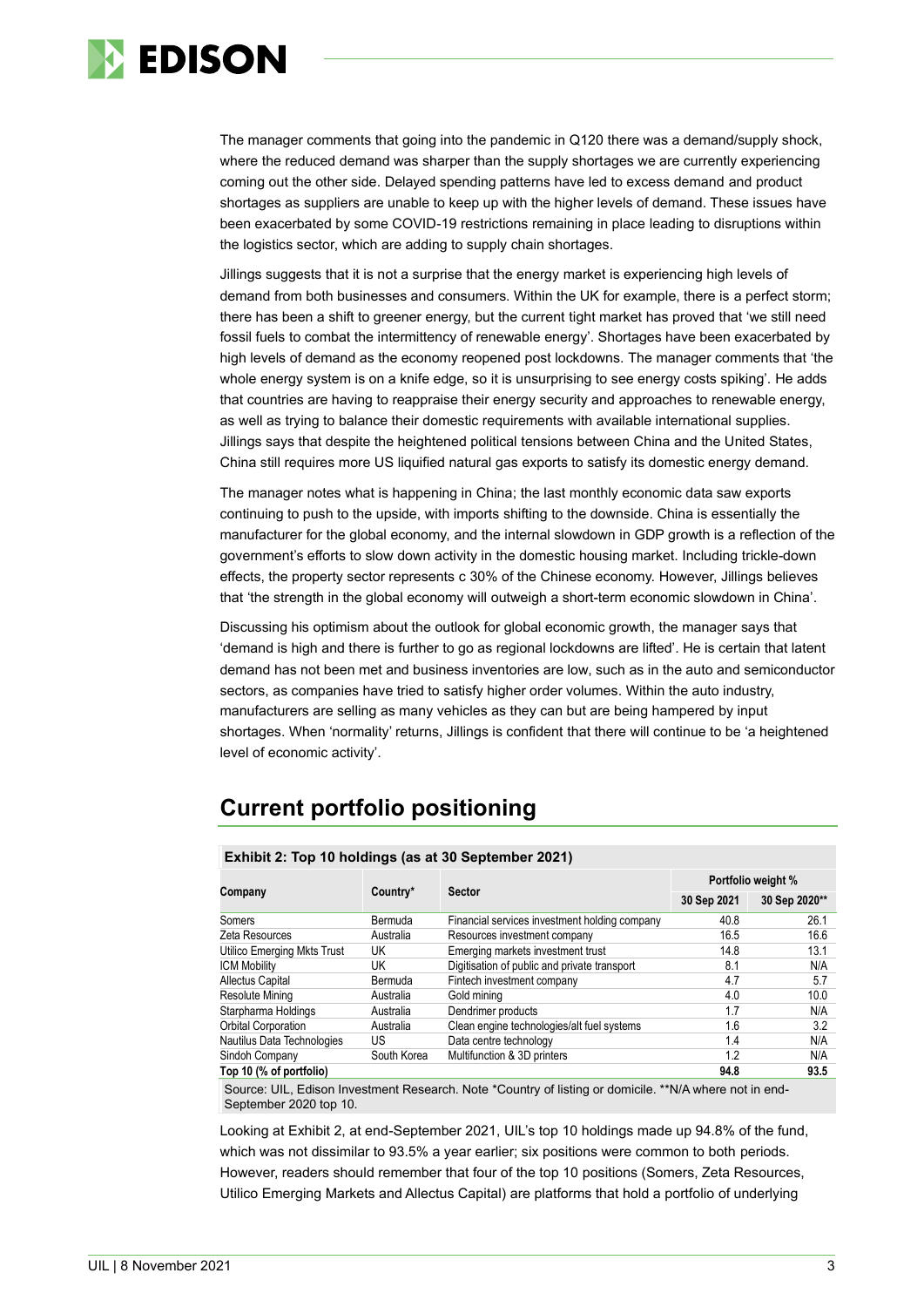

holdings, which reduces UIL's portfolio concentration risk, so UIL's fund concentration is not as high as these numbers would suggest. Currently, the total number of positions including the platforms is c 40 and c 16% of the fund is held in unlisted investments (excluding loans to listed companies and listed companies classed as level 3 investments – those that are valued using inputs that are not based on observable market data). UIL's position in Somers (c 40% of the fund) is itself made up of more than 10 investments, with its largest holding, Australia-listed Resimac (c 60% of the company, in which Somers has a 62.4% interest) accounting for c 21.5% of UIL's portfolio on a look-through basis (the top 10 made up c 61%).

| <u>Exilibit J. Fortiono geographic exposure on a look-through basis (70 unless stated)</u> |       |                                                           |             |  |  |  |
|--------------------------------------------------------------------------------------------|-------|-----------------------------------------------------------|-------------|--|--|--|
|                                                                                            |       | Portfolio end-September 2021 Portfolio end-September 2020 | Change (pp) |  |  |  |
| Australia                                                                                  | 35.3  | 28.2                                                      | 7.1         |  |  |  |
| UK                                                                                         | 13.8  | 10.0                                                      | 3.8         |  |  |  |
| North America                                                                              | 13.1  | 4.6                                                       | 8.5         |  |  |  |
| Asia                                                                                       | 11.1  | 8.7                                                       | 2.4         |  |  |  |
| Europe (ex-UK)                                                                             | 6.3   | 8.8                                                       | (2.5)       |  |  |  |
| Other - gold mining                                                                        | 5.5   | 12.7                                                      | (7.2)       |  |  |  |
| Middle East/Africa                                                                         | 5.2   | 7.6                                                       | (2.4)       |  |  |  |
| Bermuda                                                                                    | 4.4   | 15.6                                                      | (11.2)      |  |  |  |
| Latin America                                                                              | 3.9   | 3.8                                                       | 0.1         |  |  |  |
| New Zealand*                                                                               | 1.4   | N/A                                                       | 1.4         |  |  |  |
|                                                                                            | 100.0 | 100.0                                                     |             |  |  |  |

### **Exhibit 3: Portfolio geographic exposure on a look-through basis (% unless stated)**

Source: UIL, Edison Investment Research. Note: \*New Zealand was included with Australia in September 2020.

In terms of UIL's geographic exposure (Exhibit 3), over the 12 months to end-September 2021, there are higher weightings to North America and Australia/New Zealand (both +8.5pp) due to the strong performance of Copper Mountain Mining (a Canadian company held within Zeta Resources) and Resimac. There are lower weightings to Bermuda (-11.2pp) and 'other - gold mining' (7.2pp). The reduced Bermudan exposure is due to the sales of Ascendent Group and One

Communications to help fund the repayment of UIL's 2020 ZDPs, and the subsequent disposal of Bermuda Commercial Bank. The company's gold exposure has declined as the commodity price has been weak.

|                            |       | Portfolio end-September 2021 Portfolio end-September 2020 | Change (pp) |
|----------------------------|-------|-----------------------------------------------------------|-------------|
| <b>Financial services</b>  | 40.8  | 26.2                                                      | 14.6        |
| Technology                 | 18.4  | 21.1                                                      | (2.7)       |
| Resources                  | 15.0  | 13.8                                                      | 1.2         |
| Gold mining                | 5.5   | 12.7                                                      | (7.2)       |
| Ports                      | 3.8   | 3.0                                                       | 0.8         |
| Electricity                | 1.9   | 3.4                                                       | (1.5)       |
| <b>Telecoms</b>            | 1.7   | 5.8                                                       | (4.1)       |
| Oil & gas                  | 1.6   | 1.6                                                       | 0.0         |
| Renewables                 | 1.4   | 0.9                                                       | 0.5         |
| Infrastructure investments | 1.0   | 5.6                                                       | (4.6)       |
| Airports                   | 0.6   | 0.4                                                       | 0.2         |
| Water                      | 0.5   | 0.5                                                       | 0.0         |
| Other                      | 7.8   | 5.0                                                       | 2.8         |
|                            | 100.0 | 100.0                                                     |             |

### **Exhibit 4: Portfolio sector exposure on a look-through basis (% unless stated)**

Source: UIL, Edison Investment Research

Exhibit 4 shows UIL's sector exposure. In the year to end-September 2021, the largest changes are financial services (+14.6pp, due to Resimac's strong performance), gold mining (-7.2pp), infrastructure investments (-4.6pp) and telecoms (-4.1pp).

A recent addition to UIL's top 10 holdings is privately held Nautilus Data Technology, which is developing patented intellectual property around a data centre water-cooling system. When chip density within a data centre rises, so does the concentration of heat generation; there is a threshold at which air conditioning systems are no longer effective and water-cooling systems are required. Nautilus's pilot project is in a data centre in California and there are plans to roll out additional units in the United States and overseas. Its water-cooling systems are 30% more efficient that air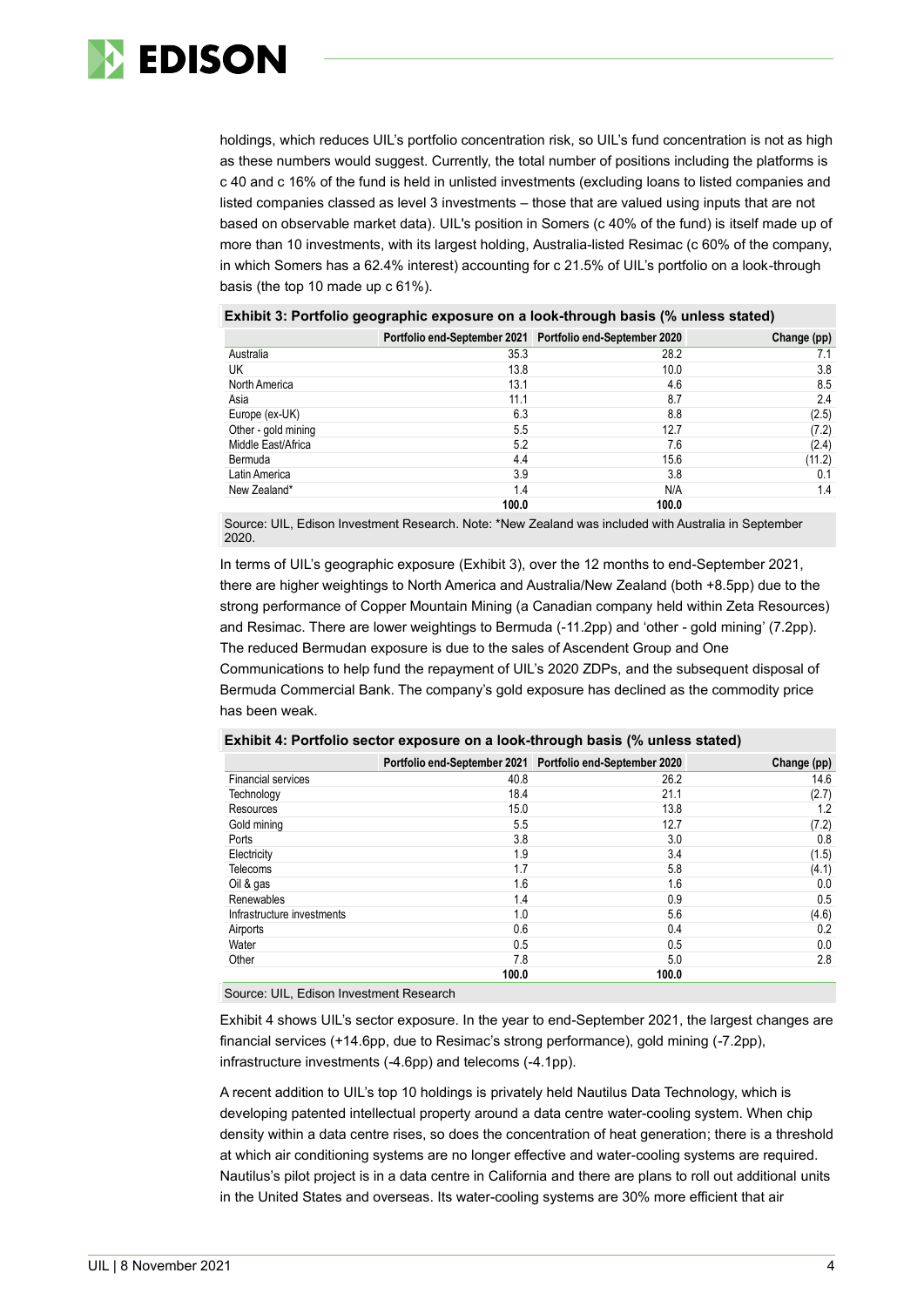

conditioning solutions. Major data centre users including Amazon and Google are seeking green cooling methods; Nautilus's systems are believed to be more efficient, generate lower emissions and are lower cost.

UIL made a \$5m investment in the Novareum Blockchain Asset Fund, which was launched in July 2021. While the fund sits on the regulatory and administration platform of an external investment manager, it is managed by Gavin Blessing, who is a member of the ICM portfolio management team. The fund aims to deliver capital appreciation and maximise absolute returns by investing in a diversified portfolio of blockchain assets, such as cryptocurrencies, platform protocols and application tokens. Jillings says that this position will allow him and his investment team to further understand how blockchain technology is used in wider channels than just bitcoin, such as in supply chains, and consumer and financial applications. Jillings is 'very excited' about UIL's investment in the Novareum Blockchain Asset Fund, he believes that while initial investments have already been made there are 'more to come'.

ICM Mobility has moved higher up the list of UIL's top 10 holdings as Jillings has consolidated other associated transit-related investments under this one umbrella. There are now five companies within ICM Mobility, all operating in the global transport ticketing segment ranging from traditional through to contactless ticketing systems. While these firms operate different businesses and solutions, the manager says that there are benefits in bringing them together in terms of synergies, creating centres of excellence and gaining insights about the overall global transport ticketing segment.

# **Performance: Overall outperformance of UK market**

| Exhibit 5: Five-year discrete performance data |                    |                      |               |                               |                                     |
|------------------------------------------------|--------------------|----------------------|---------------|-------------------------------|-------------------------------------|
| 12 months ending                               | Share price<br>(%) | <b>NAV</b><br>$(\%)$ | Companies (%) | CBOE UK All MSCI AC World (%) | <b>MSCI Emerging</b><br>Markets (%) |
| 30/09/17                                       | (9.1)              | (19.7)               | 12.0          | 15.5                          | 19.0                                |
| 30/09/18                                       | 16.6               | 26.5                 | 5.9           | 13.5                          | 2.4                                 |
| 30/09/19                                       | 47.6               | 20.0                 | 2.7           | 7.9                           | 4.1                                 |
| 30/09/20                                       | (35.2)             | (20.7)               | (17.9)        | 5.8                           | 5.7                                 |
| 30/09/21                                       | 71.5               | 35.8                 | 28.5          | 22.7                          | 13.7                                |

Source: Refinitiv. Note: All % on a total return basis in pounds sterling.



Source: Refinitiv, Edison Investment Research. Note: Three-, five- and 10-year performance figures annualised. \*Monthly NAVs.

In FY21 (ending 30 June 2021), UIL's NAV and share price total returns of +50.9% and +57.0% respectively were significantly ahead of the benchmark's +21.5% total return. The value of its largest position Somers increased by 109.2% (helped by the change in how the company was valued within UIL's portfolio, see page 2) and was also largely driven by the very strong performance of its c 62% holding in Australia-listed non-bank financial services company Resimac,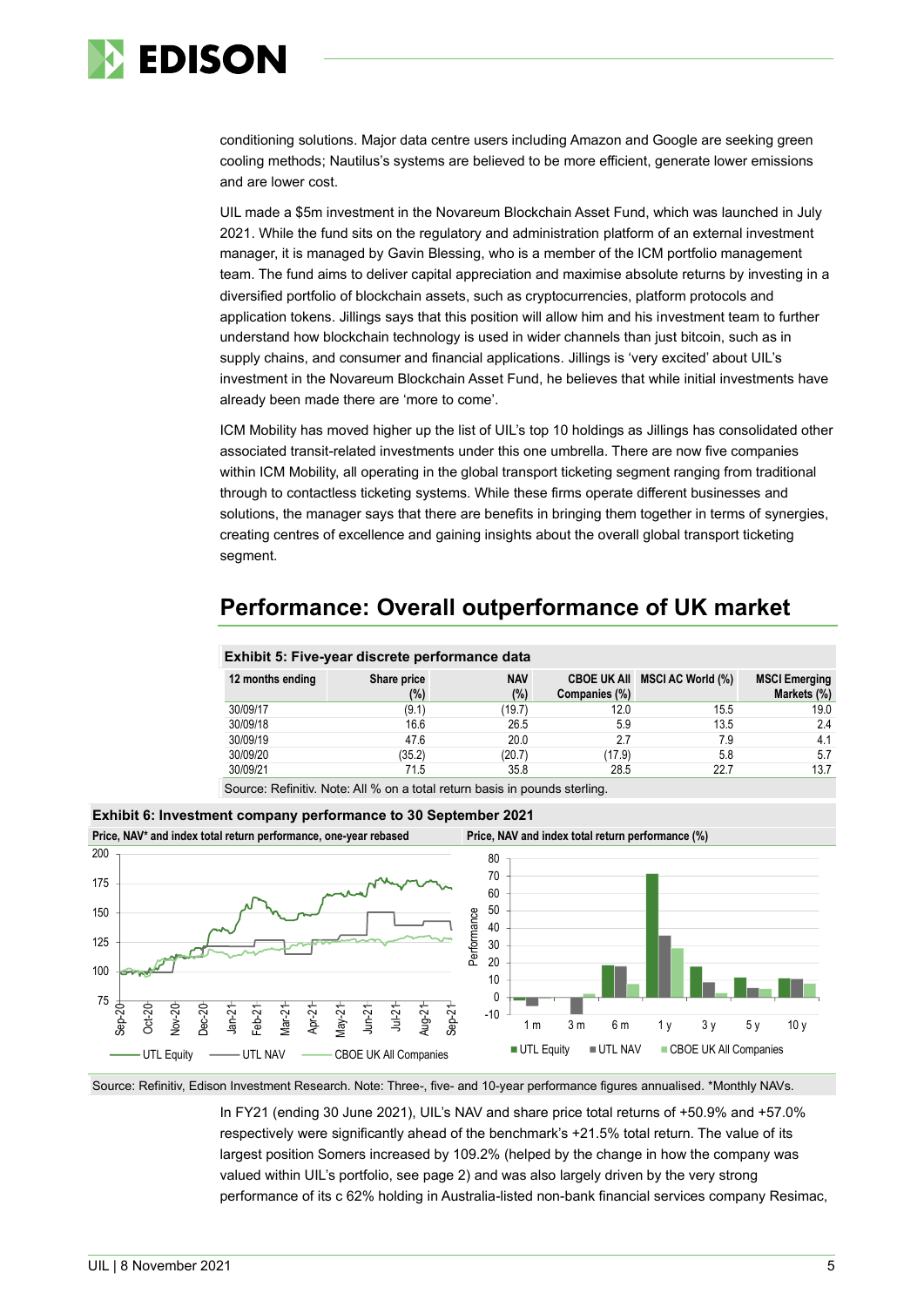

whose share price rose by 143.6% over the period. Number two position Zeta Resources' share price rose by 117.6% reflecting the strength of the wider resources sector. Zeta's largest holding is Canada-listed Copper Mountain Mining, its share price appreciated by 477.8% in the year to end-June 2021. UIL's perennial underperforming asset is Resolute Mining, which saw its share price fall by 55.1%, in part due to another military coup in Mali, where its Syama mine is located. Jillings is hopeful of improved performance from Resolute going forward following management changes at the company and his continuing positive outlook on gold. Sterling strength in the year to 30 June 2021 was also a drag on the translation of UIL's performance.



**Exhibit 7: NAV total return performance relative to CBOE UK All Cos Index over five years**

Source: Refinitiv, Edison Investment Research

Exhibit 8 shows UIL's relative performance, the weakness over the last three months is primarily due to the company's holdings in Somers (Resimac's share price has pulled back, in line with those of its peer group), Starpharma Holdings and Resolute Mining. Despite this recent setback, UIL has outperformed the broad UK market over the last six months and one, three, five and 10 years in both NAV and share price terms; albeit the NAV outperformance over five years is modest.

|  |  |  |  | Exhibit 8: Share price and NAV total return performance, relative to indices (%) |  |
|--|--|--|--|----------------------------------------------------------------------------------|--|
|--|--|--|--|----------------------------------------------------------------------------------|--|

|                                         |       | One month Three months | Six months | One year | Three vears | Five years | 10 years |
|-----------------------------------------|-------|------------------------|------------|----------|-------------|------------|----------|
| Price relative to CBOE UK All Companies | (1.2) | (1.9)                  | 10.2       | 33.4     | 51.4        | 35.3       | 32.8     |
| NAV relative to CBOE UK All Companies   | (4.4) | (11.8)                 | 9.6        | 5.7      | 19.4        | 2.3        | 26.6     |
| Price relative to MSCI AC World         | 0.3   | (1.1)                  | 9.1        | 39.8     | 17.1        | (5.3)      | (22.0)   |
| NAV relative to MSCI AC World           | (3.0) | (11.1)                 | 8.4        | 10.7     | (7.6)       | (28.4)     | (25.7)   |
| Price relative to MSCI Emerging Markets | 0.1   | 6.4                    | 20.1       | 50.9     | 31.1        | 14.0       | 35.4     |
| NAV relative to MSCI Emerging Markets   | (3.1) | (4.3)                  | 19.3       | 19.5     | 3.4         | (13.8)     | 29.0     |
|                                         |       |                        |            |          |             |            |          |

Source: Refinitiv, Edison Investment Research. Note: Data to end-September 2021. Geometric calculation.

### **Peer group comparison**

The AIC Flexible Investment sector is an eclectic mix of funds that follow a variety of investment mandates; however, a comparison between them does have some relevance. Exhibit 9 shows the largest 17 companies with market caps greater than £50m that have been trading for more than three years.

UIL's NAV total returns are above average over one, three and 10 years ranking second out of 17, fourth out of 17 and eighth out of 16 respectively, while lagging the mean over five years. The company has one of the widest discounts in the selected peer group, the second highest ongoing charge (see the following Fees and charges section) and the highest level of gearing. UIL offers an above-average dividend yield that is currently 0.8pp above the mean of the selected peer group.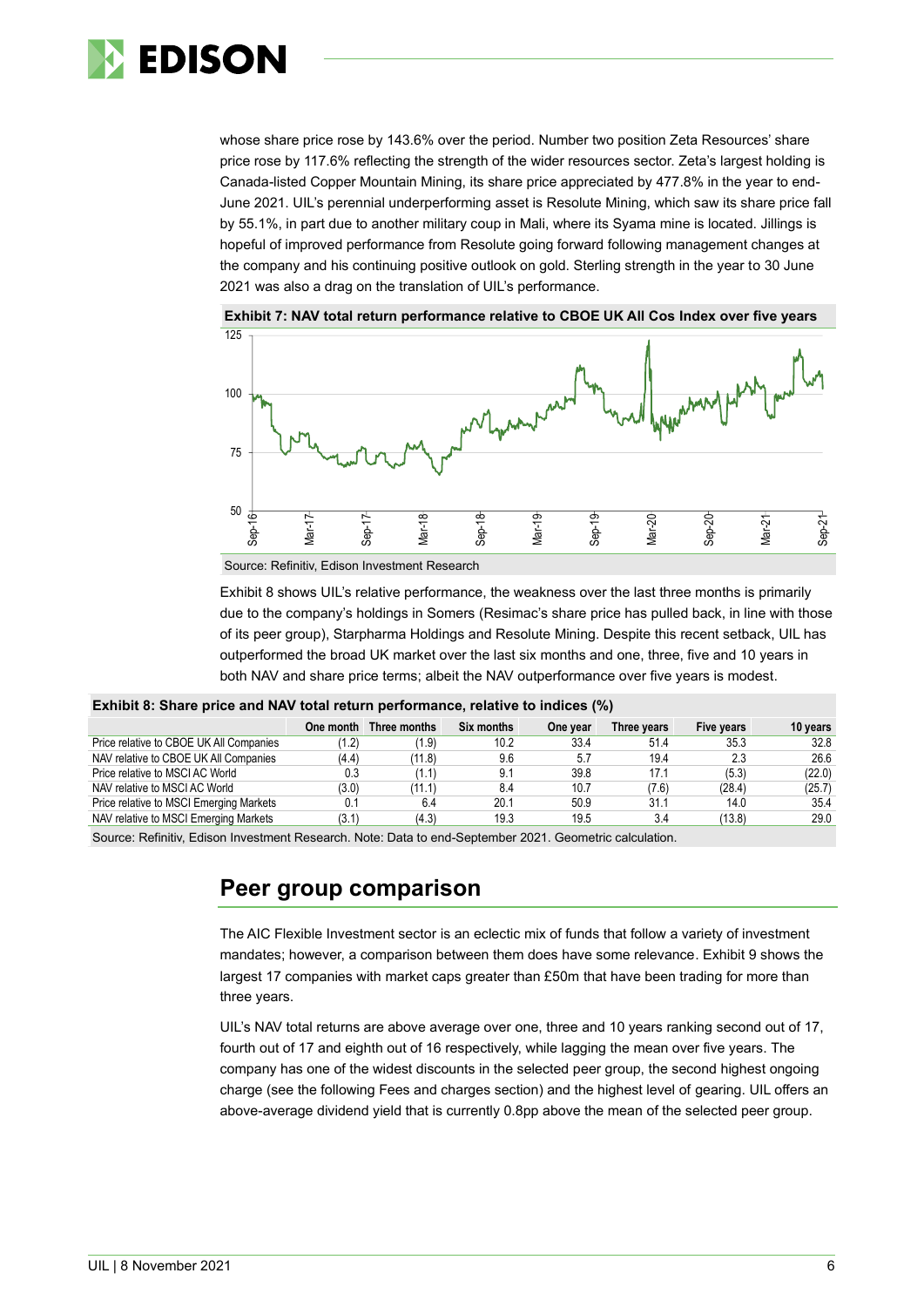

| % unless stated                     | Market<br>cap £m | <b>NAV TR</b><br>1 year | <b>NAV TR</b><br>3 year | <b>NAV TR</b><br>5 year | NAV TR<br>10 year | <b>Discount</b><br>(cum-fair) | Ongoing<br>charge | Perf.<br>fee | Net<br>gearing | <b>Dividend</b><br>yield |
|-------------------------------------|------------------|-------------------------|-------------------------|-------------------------|-------------------|-------------------------------|-------------------|--------------|----------------|--------------------------|
| UIL                                 | 215.0            | 39.2                    | 39.4                    | 37.5                    | 138.1             | (33.3)                        | 2.3               | Yes          | 160            | 3.1                      |
| Aberdeen Diversified Inc & Growth   | 306.8            | 14.7                    | 10.7                    | 22.9                    | 57.2              | (17.9)                        | 0.6               | No           | 104            | 5.6                      |
| <b>BMO Managed Portfolio Growth</b> | 111.7            | 25.2                    | 48.0                    | 88.0                    | 214.3             | (1.6)                         | 1.0               | Yes          | 100            | 0.0                      |
| <b>BMO Managed Portfolio Income</b> | 69.1             | 27.3                    | 30.0                    | 50.6                    | 145.5             | 0.9                           | 1.1               | Yes          | 105            | 4.2                      |
| Caledonia Investments               | 2,122.6          | 32.4                    | 36.5                    | 66.1                    | 197.0             | (16.3)                        | 1.0               | No           | 100            | 1.6                      |
| Capital Gearing                     | 919.5            | 14.4                    | 29.8                    | 41.6                    | 88.2              | 2.6                           | 0.6               | No           | 100            | 0.9                      |
| Hansa Investment Company 'A'        | 173.6            | 30.1                    | 28.4                    | 51.1                    | 75.3              | (36.0)                        | 1.1               | No           | 100            | 1.5                      |
| JPMorgan Multi-Asset Growth & Inc   | 87.7             | 21.9                    | 26.2                    |                         |                   | (2.1)                         | 1.0               | No           | 100            | 3.8                      |
| JZ Capital Partners                 | 91.4             | (13.5)                  | (60.9)                  | (64.8)                  | (37.4)            | (60.7)                        | 6.1               | Yes          | 105            | 0.0                      |
| Livermore Investments               | 77.7             | 17.2                    | 4.2                     | 40.1                    | 170.3             | (35.5)                        | 1.8               | No           | 100            | 7.0                      |
| Miton Global Opportunities          | 104.2            | 49.7                    | 41.7                    | 72.4                    | 177.5             | 0.8                           | 1.3               | No           | 100            | 0.0                      |
| Momentum Multi-Asset Value Trust    | 62.5             | 33.8                    | 30.1                    | 48.8                    | 138.1             | (0.6)                         | 1.6               | No           | 108            | 3.6                      |
| New Star Investment Trust           | 103.0            | 24.4                    | 33.1                    | 45.2                    | 103.7             | (25.9)                        | 0.9               | Yes          | 100            | 1.0                      |
| Personal Assets                     | 1.747.0          | 12.3                    | 31.8                    | 36.5                    | 76.1              | 1.7                           | 0.7               | No           | 100            | 1.1                      |
| <b>RIT Capital Partners</b>         | 4.245.8          | 38.0                    | 56.0                    | 72.9                    | 183.1             | (1.0)                         | 0.7               | Yes          | 108            | 0.0                      |
| <b>Ruffer Investment Company</b>    | 678.0            | 19.7                    | 34.0                    | 33.8                    | 71.4              | 4.2                           | 1.1               | No           | 100            | 0.6                      |
| <b>Tetragon Financial</b>           | 582.8            | 9.6                     | 27.0                    | 44.0                    | 253.2             | (67.0)                        | 2.1               | Yes          | 100            | 4.5                      |
| Simple average                      | 688.2            | 23.3                    | 26.2                    | 42.9                    | 128.2             | (16.9)                        | 1.5               |              | 105            | 2.3                      |
| Fund rank in sector (17 funds)      | 8                | 2                       | 4                       | 12                      | 8                 | 13                            | 16                |              |                | 7                        |

### **Exhibit 9: Selected peer group at 5 November 2021\***

Source: Morningstar, Edison Investment Research. Note: \*Performance to 4 November 2021 based on ex-par NAV. TR = total return. Net gearing is total assets less cash and equivalents as a percentage of net assets.

# **Dividends: Fully covered by income**

UIL's dividends are paid quarterly in December, March, June and September. The board aims to at least maintain the total annual distribution, using revenue reserves as required (it also has the flexibility to pay dividends out of capital). At end-FY21, UIL had revenue reserves of 14.88p per share, which is equivalent to c 1.9x the last annual distribution. The FY21 dividend of 8.00p per share (four equal payments of 2.00p per share) was 1.6% higher year-on-year and was c 1.2x covered by income (revenue per share was 9.98p, +2.1% year-on-year). Based on its current share price, UIL offers a 3.1% dividend yield. Jillings remains upbeat about the prospects for UIL's dividend receipts, noting that Resimac's increased profitability should lead to higher income for UIL, while Utilico Emerging Markets is growing its dividend.



**Exhibit 10: Dividend history since FY16**

Source: Bloomberg, Edison Investment Research

# **Valuation: Board targeting a 20% discount**

UIL's shares are currently trading at a 33.3% discount to cum-income NAV, which is narrower than the 34.3% to 39.1% range of average discounts over the last one, three, five and 10 years (based on monthly NAVs). Jillings finds the company's continued wide discount frustrating given its strong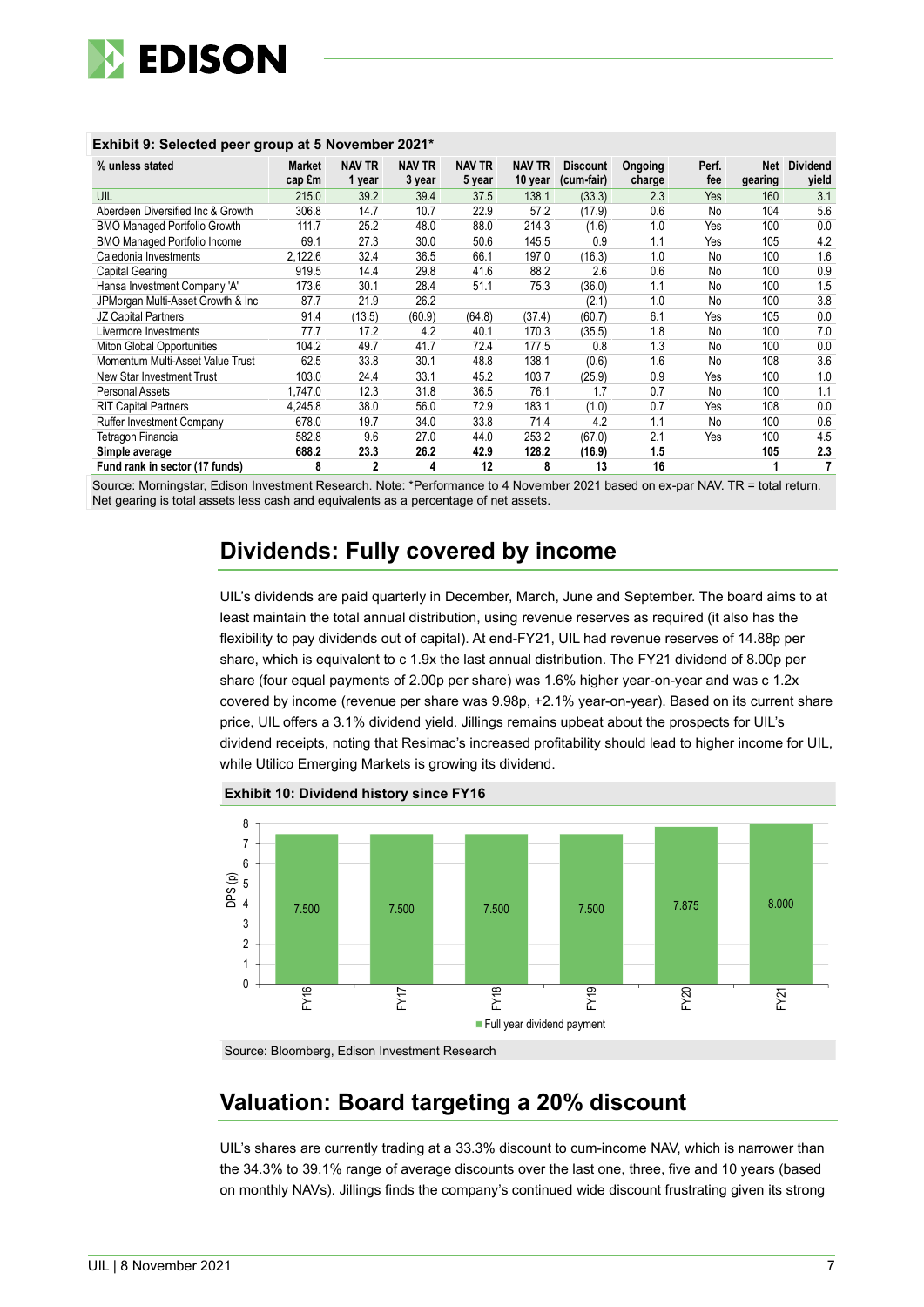

NAV performance, a lower level of gearing than historically and regular quarterly dividend payments; he is hopeful that over time, the discount can narrow to 25% and then to 20%, helped by share buybacks and continued marketing to existing and potential investors. In FY21, c 1.6m shares (c 1.9% of the share base) were repurchased.



monthly NAVs.

#### Source: Morningstar, Edison Investment Research

# **Fund profile: Seeking undervalued assets**

UIL began trading on 20 June 2007 as the successor vehicle to Utilico Investment Trust, which was launched in August 2003 (for more information about the company's history, please see our December 2019 [initiation report\)](https://www.edisongroup.com/publication/seeking-undervalued-assets-across-the-globe/25789). It is a Bermuda-registered company listed on both the Specialist Fund Segment of the London Stock Exchange (which does not have any free float requirements) and the Bermuda Stock Exchange. UIL is managed by ICM Investment Management and ICM (collectively referred to as  $|CM\rangle$ , which has c £2bn of assets directly under management and is responsible for a further c £17bn of assets in subsidiary investments. ICM has more than 70 staff based in offices in Bermuda, Cape Town, Dublin, London, Seoul, Singapore, Sydney, Vancouver and Wellington. Manager Charles Jillings and the rest of the ICM investment team aim to identify and invest in compelling long-term investments across the globe, where their forecast underlying values are not reflected in their current share prices. UIL may invest in shares, bonds, convertibles and other types of securities, including non-investment grade bonds. Unlisted securities of up to 25% of gross assets at the time of investment are also permitted. Derivative instruments have been used for investment purposes and efficient portfolio management, and at times currency exposure may be hedged. UIL's sector and geographic exposure is unrestricted, but at the time of investment, a single investment may not exceed 30% of gross assets (except for platforms, which may not exceed 50%). The company employs a levered strategy through ZDP shares and a limited amount of bank debt (see Gearing section on page 10). UIL's ZDP shares are listed on the Standard Segment of the Main Market of the London Stock Exchange. At end-September 2021, net gearing (ZDP shares plus borrowings) was 59.6%, which is below the board's targeted maximum of 100%. UIL's performance is benchmarked against a broad UK equity market index. Data from the company show that from inception to the end of September 2021, its NAV total return compounded at a rate of 12.3% pa.

### **Investment process: Long-term perspective**

ICM's investment teams are led by Duncan Saville and Charles Jillings. The other senior members of the team are Jacqueline Broers, Jonathan Groocock and Mark Lebbell, all focusing on the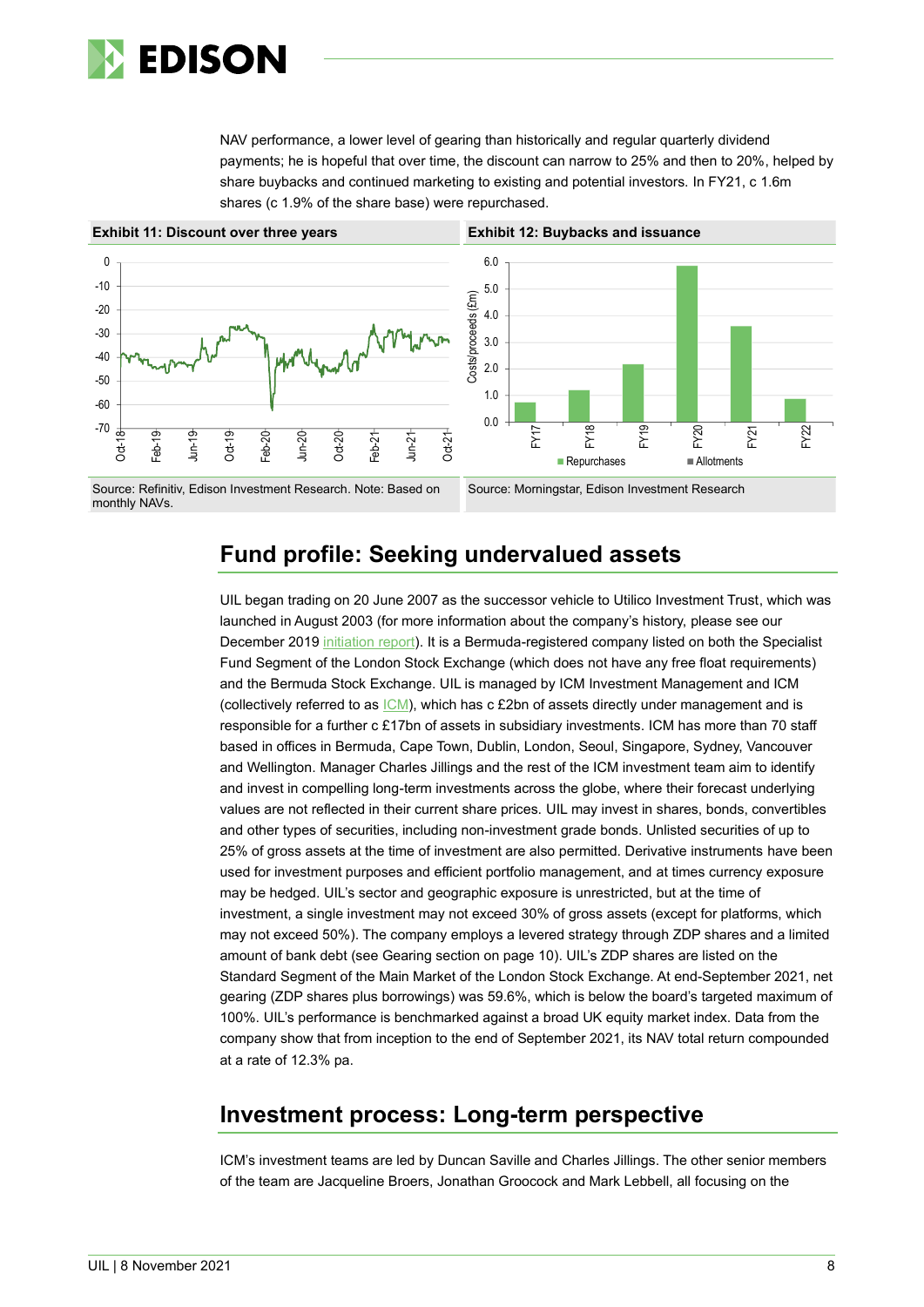

telecommunications, utilities and infrastructure sectors; fixed income specialist Gavin Blessing; Dugald Morrison, who covers resources; Jason Cheong and Matt Gould, who focus on technology and emerging technologies; and Alasdair Younie covering financial services. UIL seeks to generate long-term capital growth by investing in undervalued assets across the globe. Businesses may be under-priced for a variety of reasons including technological change, competition, an inefficient balance sheet, an underperforming management team or a lack of investor interest. Around 75% of UIL's portfolio is invested in four ICM-managed funds, referred to as 'platforms': Somers (financial services), Zeta Resources (natural resources), Utilico Emerging Markets Trust (emerging markets utilities and infrastructure) and Allectus Capital (technology, with a particular focus on fintech). Jillings suggests this approach offers the following benefits:

- **Focused strategy** each platform has a dedicated mandate and the strategy has an objective of finding and implementing attractive investments within these.
- **Dedicated research analysts** for each platform they are focused on understanding existing portfolio businesses and identifying compelling investments.
- **Financial support** ability to draw on UIL's support and financial backing.
- **Deep knowledge** utilising ICM's knowledge across many jurisdictions to optimise investment opportunities and undertake corporate finance-led transactions.

The remaining c 25% of the fund is in direct holdings including Australian gold miner Resolute Mining. The manager stresses the importance of supporting investee companies with their capital requirements and says UIL may often be among their largest shareholders, maintaining regular contact with them. There is no limit as to how much of a company UIL can own, and it may sometimes take legal or management control of a firm.

### **UIL's approach to ESG**

ICM is committed to a strong environmental, social and governance (ESG) framework and is taking steps to strengthen its policy and public profile. The company has recently become a signatory of the United Nations (UN) Principles for Responsible Investment (PRI). The UN PRI is an international organisation that works to promote the incorporation of ESG factors into investment decision-making. UIL's board believes it is in shareholders' best interests to consider ESG factors when selecting and retaining investments. In conjunction with assessing the financial, macroeconomic and political drivers when making and monitoring an investment, the manager embeds ESG opportunities and risks into the firm's investment process. Companies are scanned using a rigorous in-depth framework. However, the decision on whether to make an investment is not made on ESG grounds alone. Factors are incorporated into the process in three main ways:

- Understanding in-depth analysis of the important business issues faced by potential and current holdings as well as a deep understanding of the industries in which they operate.
- Integration incorporation of the understanding into full company analysis to ensure there is a clear and complete picture of the investment opportunity.
- Engagement regular communication with investee companies, both virtually and on location, where possible, to discuss and identify any gaps in their ESG policies and to further develop and improve their ESG disclosure and implementation.

The board believes that an analysis of ESG factors helps to enhance the understanding of a company, as these factors affect their business models and their long-term ability to generate sustainable returns. It also enables UIL's investment team to fully question a company's investment potential from a variety of perspectives.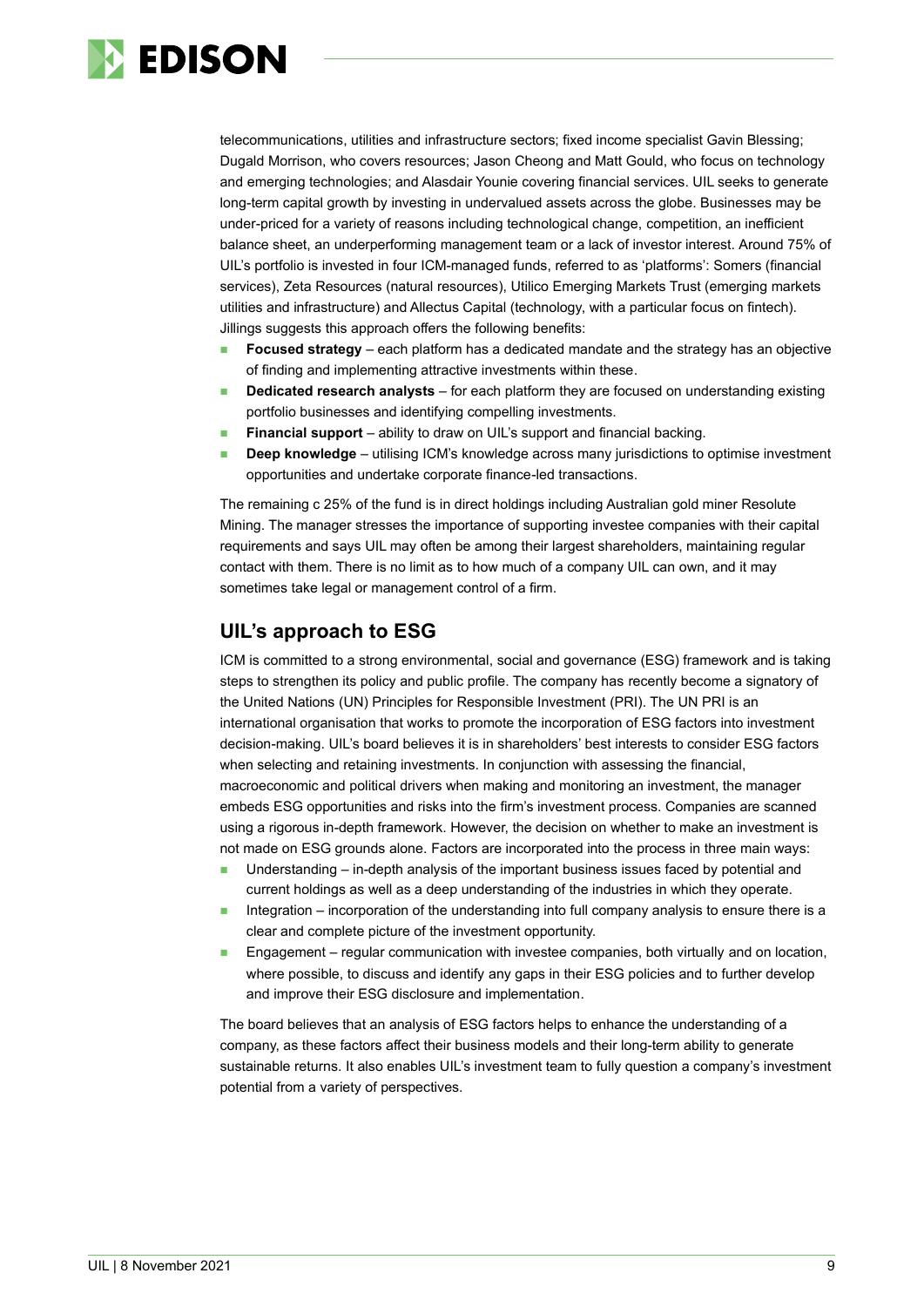

# **Gearing: ZDP shares and bank debt**

UIL follows a levered strategy using ZDP shares and bank debt. It has a £50m senior secured multicurrency revolving facility with Scotiabank Europe, which expires at the end of September 2022. The board stated its commitment to reduce the company's debt and gearing in the FY14 annual report and it has fallen from more than 150% at 30 June 2013 to c 49% at 30 June 2021. At the end of September 2021, net gearing was 59.6%, which is well below the board's 100% maximum target.

UIL has an exemplary track record of redeeming its 2012, 2014, 2016, 2018 and 2020 ZDP shares. The company's capital structure provides holders with attractive yields and a range of maturity dates, which enables it to realise a smaller number of investments in advance of each redemption date, so is therefore less disruptive to the portfolio. Exhibit 13 shows UIL's current four tranches of ZDP shares spread over seven years, they are issued by UIL Finance, a wholly owned subsidiary of UIL. The company's capital growth is driving higher ZDP cover, and its financing costs have declined meaningfully in recent years from an average rate of 6.3% at the end of June 2013 to 4.5% at the end of June 2021.

|                                 | 2022   | 2024        | 2026        | 2028   |
|---------------------------------|--------|-------------|-------------|--------|
| Accrued capital entitlement (p) | 137.65 | 119.90      | 118.22      | 102.50 |
| Share price (p)                 | 140.50 | 121.00      | 116.00      | 100.00 |
| Premium/(discount) to NAV (%)   | 2.1    | 0.9         | (1.9)       | 2.3    |
| ZDP cover* (x)                  | 4.67   | 3.40        | 2.73        | 2.27   |
| Yield to redemption* (%)        | 4.3    | 4.4         | 5.4         | 6.1    |
| ZDP redemption value (p)        | 146.99 | 138.35      | 151.50      | 152.29 |
| Shares in issue (m)             | 35.6   | 30.0        | 25.0        | 25.0   |
| Ticker                          | UTLF   | <b>UTLG</b> | <b>UTLH</b> | UTLI   |

**Exhibit 13: ZDP shares (at 30 September 2021)**

Source: UIL, Edison Investment Research. Note: \*Based on final redemption values.

# **Fees and charges**

ICM receives an annual management fee of 0.5% pa of UIL's total assets less current liabilities (excluding borrowings and excluding the value of all holdings in companies managed or advised by ICM or its subsidiaries from which it receives a management fee), along with 45% of ICM's costs of providing company secretarial services. ICM is entitled to a 15% performance fee on NAV returns over benchmark at the higher of 5.0% or the UK gilt five- to 10-year index post-tax yield plus RPIX inflation. The NAV must exceed the high water mark NAV from when the performance fee was last paid (adjusted for capital events and dividends paid) and the fee is capped at 2.5% of financial year-end NAV (adjusted for capital events and dividends paid). It is also reduced to take into account any performance fees paid to ICM by companies where UIL is an investor.

In FY21, UIL's ongoing charges (excluding performance fees) were 2.3%, 20bp higher year-on-year versus 2.1% in FY20. Including performance fees, ongoing charges were 4.6%; there was no performance fee payable in FY20. UIL's ongoing charges appear high compared with other investment companies as the expense calculation is based on a percentage of average net assets (after the deduction of the ZDP shares).

# **Capital structure**

UIL has 84.0m ordinary shares outstanding, the majority are of which are held by companies associated with ICM manager Duncan Saville; hence, the free float is c 21%. The company has an average daily trading volume of c 37k shares.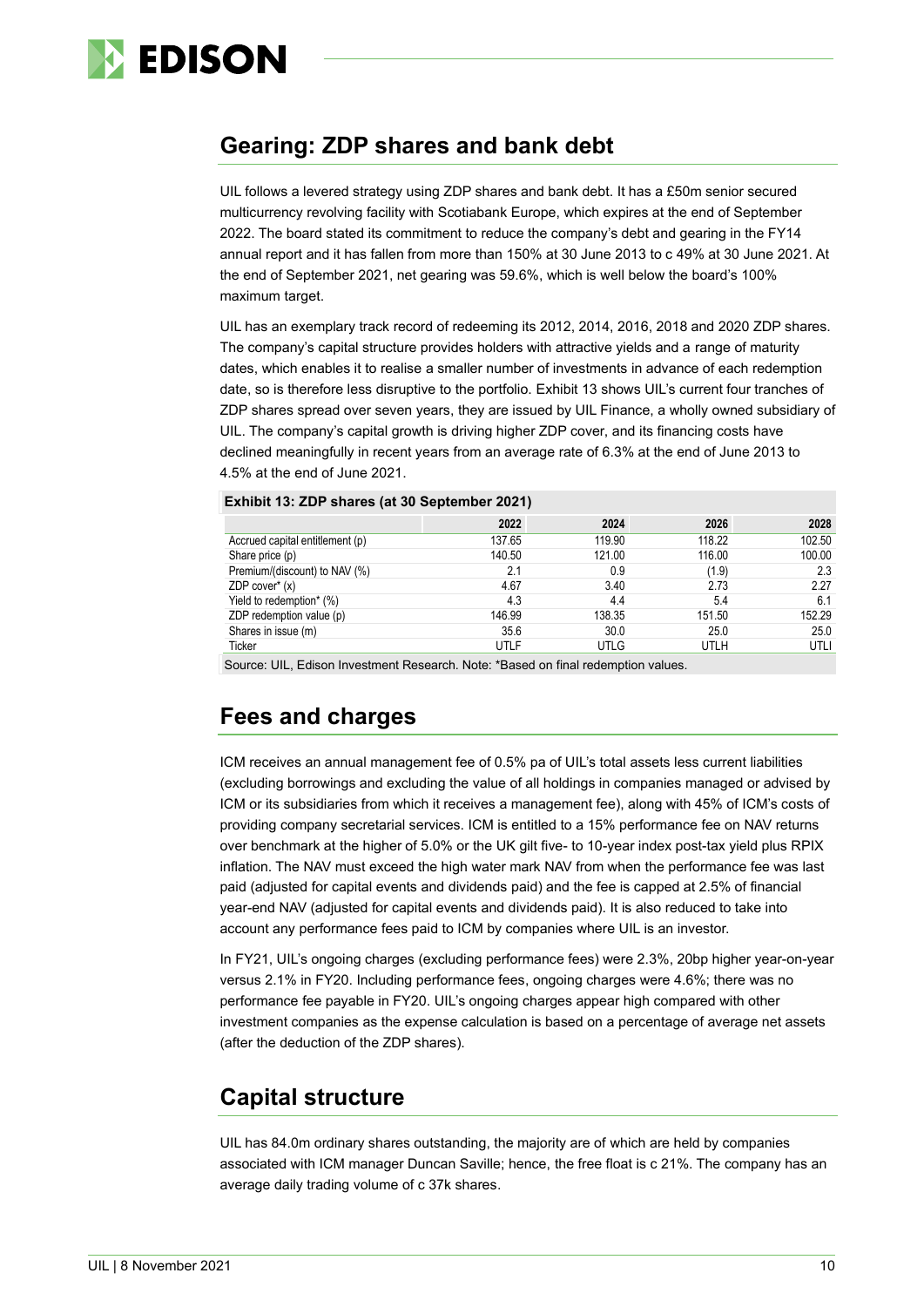



# **The board**

| <b>Exhibit 14: UIL's board of directors</b>          |                |                                          |                           |
|------------------------------------------------------|----------------|------------------------------------------|---------------------------|
| Board member                                         |                | Date of appointment Remuneration in FY21 | Shareholdings at end-FY21 |
| Peter Burrows (chair since November 2015)            | September 2011 | £46.000                                  | 909.617                   |
| Alison Hill                                          | November 2015  | £34.000                                  | 81,619                    |
| Christopher Samuel                                   | November 2015  | £34.000                                  | 212.991                   |
| David Shillson                                       | November 2015  | £34.000                                  | 123.109                   |
| Stuart Bridges (chair of the audit & risk committee) | October 2019   | £44.000                                  | 136.937                   |
| Source: UIL                                          |                |                                          |                           |

Collectively, UIL's board has experience in a wide range of financial services and the law. Shillson is considered to be a non-independent director as he is a senior partner of a law firm that has acted for associates of UIL and ICM from time to time.

In FY22, the remuneration will rise to £47,600 (+3.5%) for the chairman; to £45,500 (+3.4%) for the chairman of the audit and risk committee; and to £35,200 (+3.5%) for the other three directors.